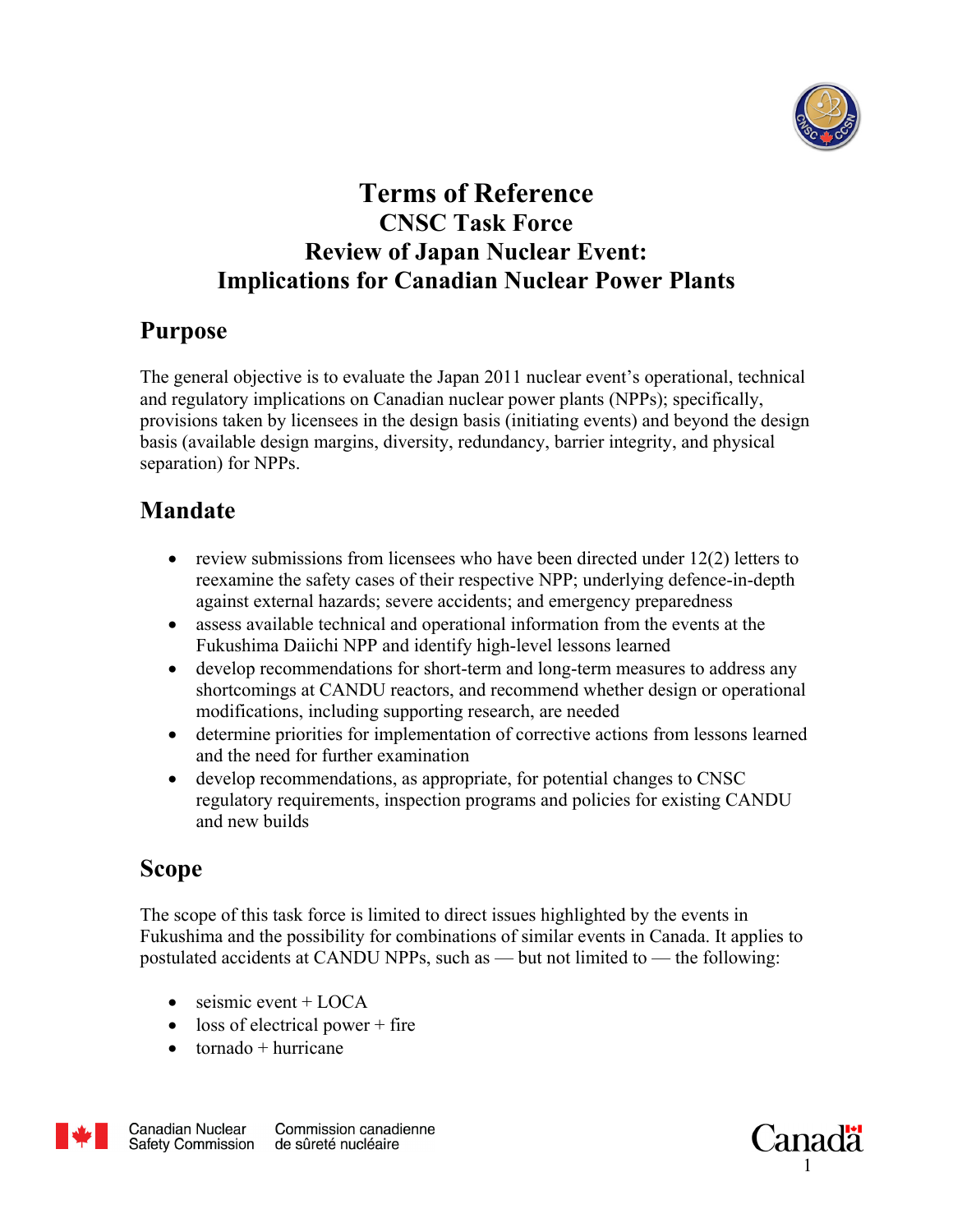These types of accidents may result in prolonged loss of safety functions; such as:

- prolonged station blackout/loss of electrical power
- prolonged loss of heat sink

They may lead to either:

- significant fuel damage or core melt
- hydrogen accumulation in containment
- loss of cooling and shielding in the spent fuel storage

Considerations for post-failure mitigations (accident management) should include the evaluation of:

- inherent safety functions/automatic actions
- operator actions as per emergency operating procedure/recovery actions
- severe accident management guidelines/evacuation plans

The results may lead to additional safety provisions of a technical, regulatory or organizational nature (such as new requirements, procedures, accident management, emergency response, etc.).

# **Reporting**

The task force will prepare preliminary and final reports on the status of the effort and provide early identifications of significant findings to:

- the CNSC Executive Sponsors: Executive Vice-President (ROB) and Vice-President (TSB)
- CNSC Operations Management Committee
- CNSC Management Committee (MC)
- CNSC Commission members in a public forum
- Internal stakeholders, as appropriate

## **Organization and Membership**

This task force will comprise the following members:

#### **Chair:**

• Greg Rzentkowski, Director General, Directorate of Power Reactor Regulation

#### **Vice-Chair:**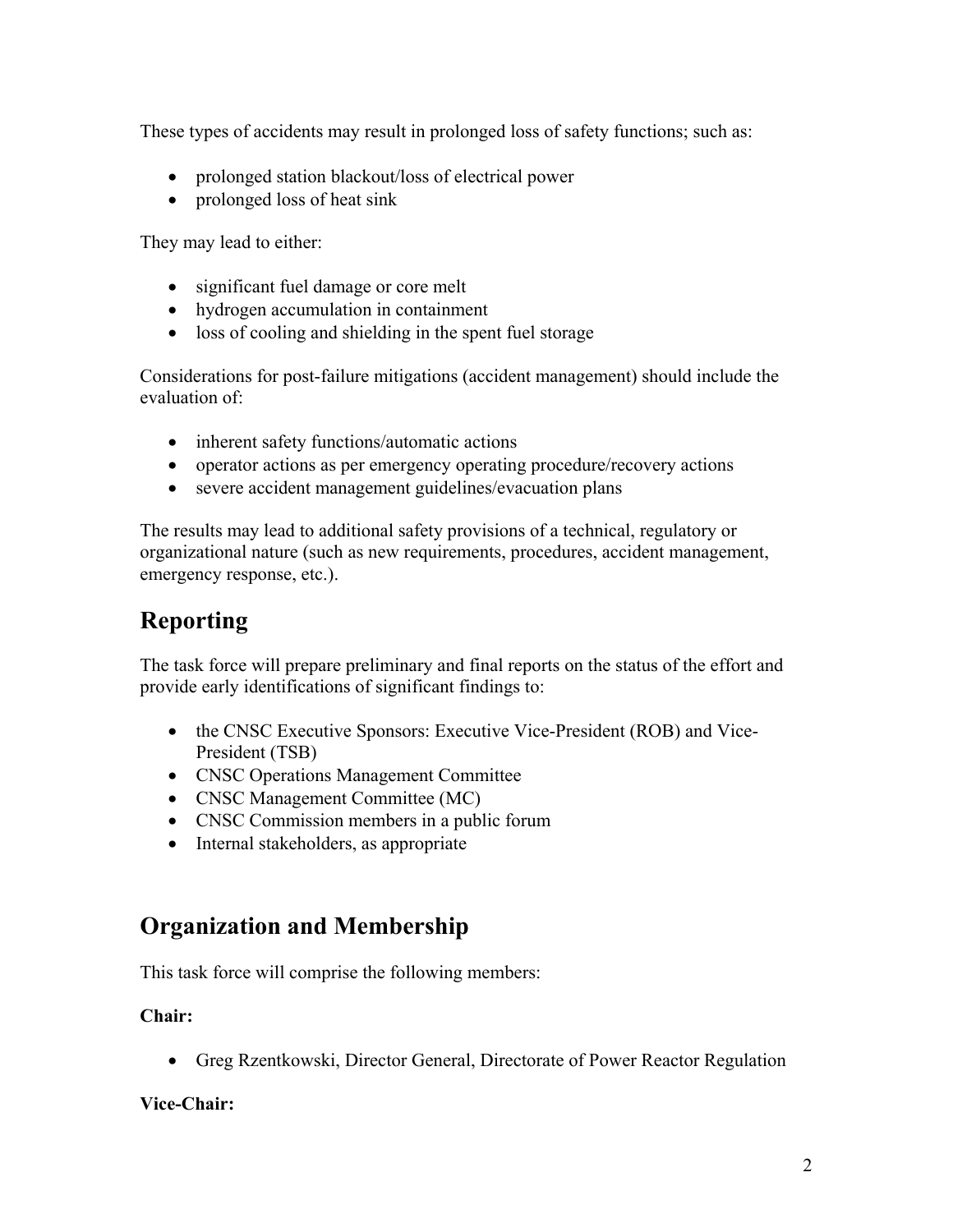• Gerry Frappier, Director General, Directorate of Assessment and Analysis

#### **Technical Leads:**

- Tom Schaubel, Director, Directorate of Power Reactor Regulation
- Pat Hawley, Director, Directorate of Assessment and Analysis

#### **Scientific Secretary:**

• Hatem Khouaja, Technical Advisor, Directorate of Power Reactor Regulation

#### **Technical Specialists, Subject Matter:**

- Sanja Simic: severe accident
- David Newland: requirements for new build
- Chantal Morin: probabilistic safety assessment
- Chris Harwood: deterministic safety assessment

Support staff may be invited as technical or special advisors, or subject matter experts, provided the chair, vice-chair and/or the technical leads agree in advance.

Additional persons may be used as necessary to achieve objectives, but care must be taken that the number of meeting attendees does not inhibit progress.

# **Roles and Responsibilities**

#### **Chair:**

- a. chairs the meetings
- b. serves as the regulatory lead to ensure any regulatory decisions, as outcomes of this work, such as new regulatory requirements/policy decisions and/or recommendations for safety upgrades at Canadian NPPs are implemented
- c. updates and briefs MC members, Commission, and stakeholder as necessary
- d. Sets meeting agendas in consultation with the Vice-Chair
- e. Resolves conflict when consensus is not reached
- f. Approves all documents produced by this task force

#### **Vice-Chair:**

- a. chairs the meetings in the absence of the chair
- b. ensures that regulatory decisions or recommendations for safety upgrades are based upon sound technical arguments
- c. identifies (technical) resource implications taking into account day-to-day focus on safety
- d. ensures actions are completed as assigned to the Technical Leads
- e. approves all documents produced by this task force